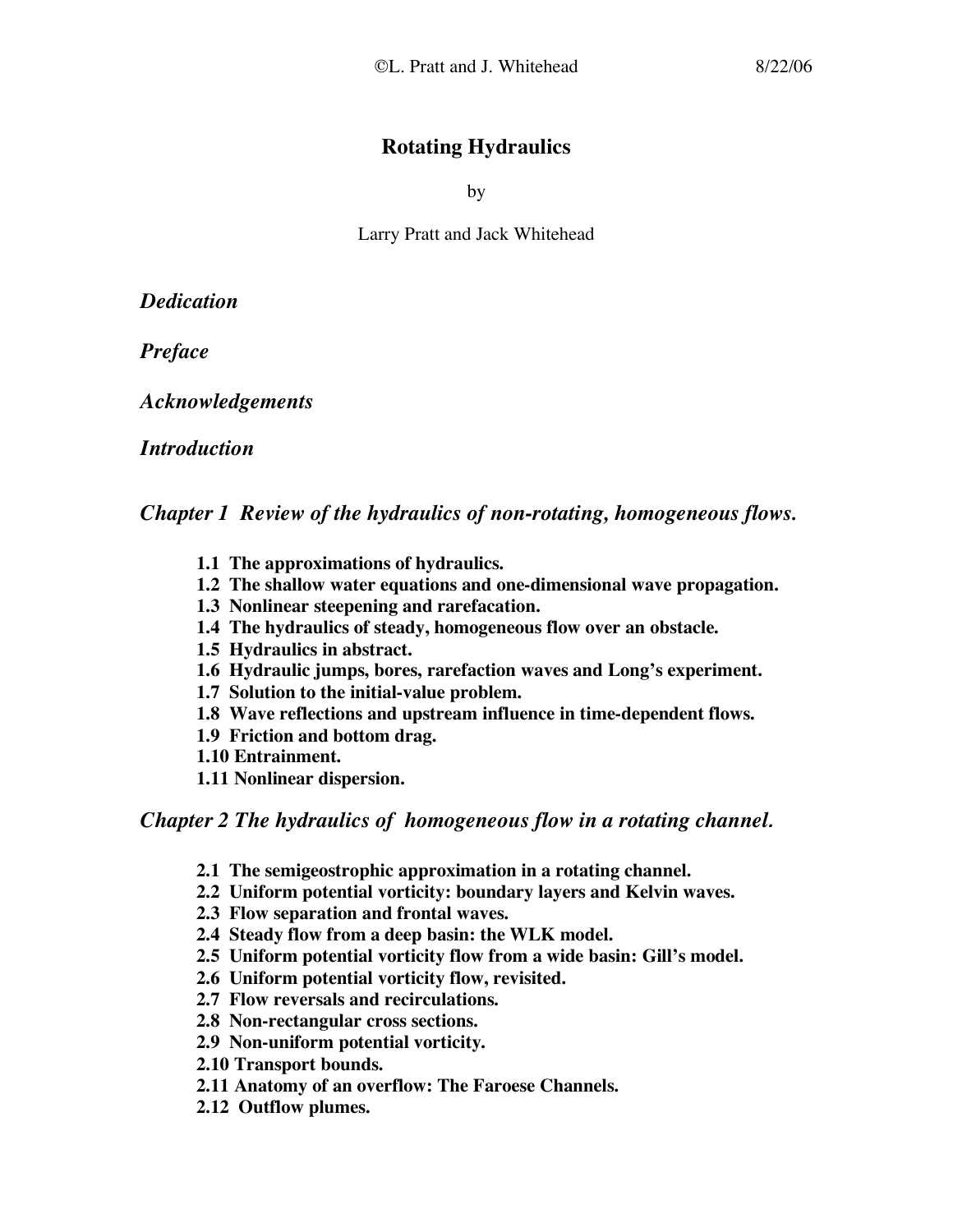#### **2.13 Closed upstream basins with forcing and dissipation.**

**2.14 Comparisons between observed and predicted transports.**

### *Chapter 3 Time-dependence and Shocks*

- **3.1 Linear Rossby adjustment and geostrophic control in a channel.**
- **3.2 Rossby Adjustment: Weakly Nonlinear behavior.**
- **3.3 Rossby Adjustment in a channel: fully nonlinear case.**
- **3.4 Long's problem in a rotating channel.**
- **3.5 Shock joining.**
- **3.6 The Kelvin bore.**
- **3.7 Shocks in separated flows.**
- **3.8 Hydraulic control in a dispersive system: flow over an infinite ridge.**
- **3.9 Ageostrophic Instability**

## *Chapter 4 Coastal Applications*

- **4.1 Curvature effects and flow separation.**
- **4.2 Coastal upwelling fronts and jets.**
- **4.3 Oblique shocks and expansion fans: the supercritical marine layer.**
- **4.4 Expansion fans and compressions: formal theory.**
- **4.5 Rotating gravity currents.**

### *Chapter 5 Two-layer Flow in Rotating Channels*

- **5.1 Formulation of two-layer, semigeostrophic models.**
- **5.2 Basic theory for a nonrotating channel.**
- **5.3 Flow over an obstacle.**
- **5.4 Flow through a pure contraction.**
- **5.5 Overmixing and maximal exchange in estuaries.**
- **5.6 Overmixing in inverse estuaries.**

#### **5.7 Maximal and submaximal exchange between two deep basins with rotation.**

- **5.8 Maximal exchange through a pure contraction with rotation.**
- **5.9 Strangulation of the baroclinic flow by the barotropic flow.**

### *Chapter 6 Potential Vorticity Hydraulics*

- **6.1 Introduction.**
- **6.2 Potential vorticity front in a channel.**